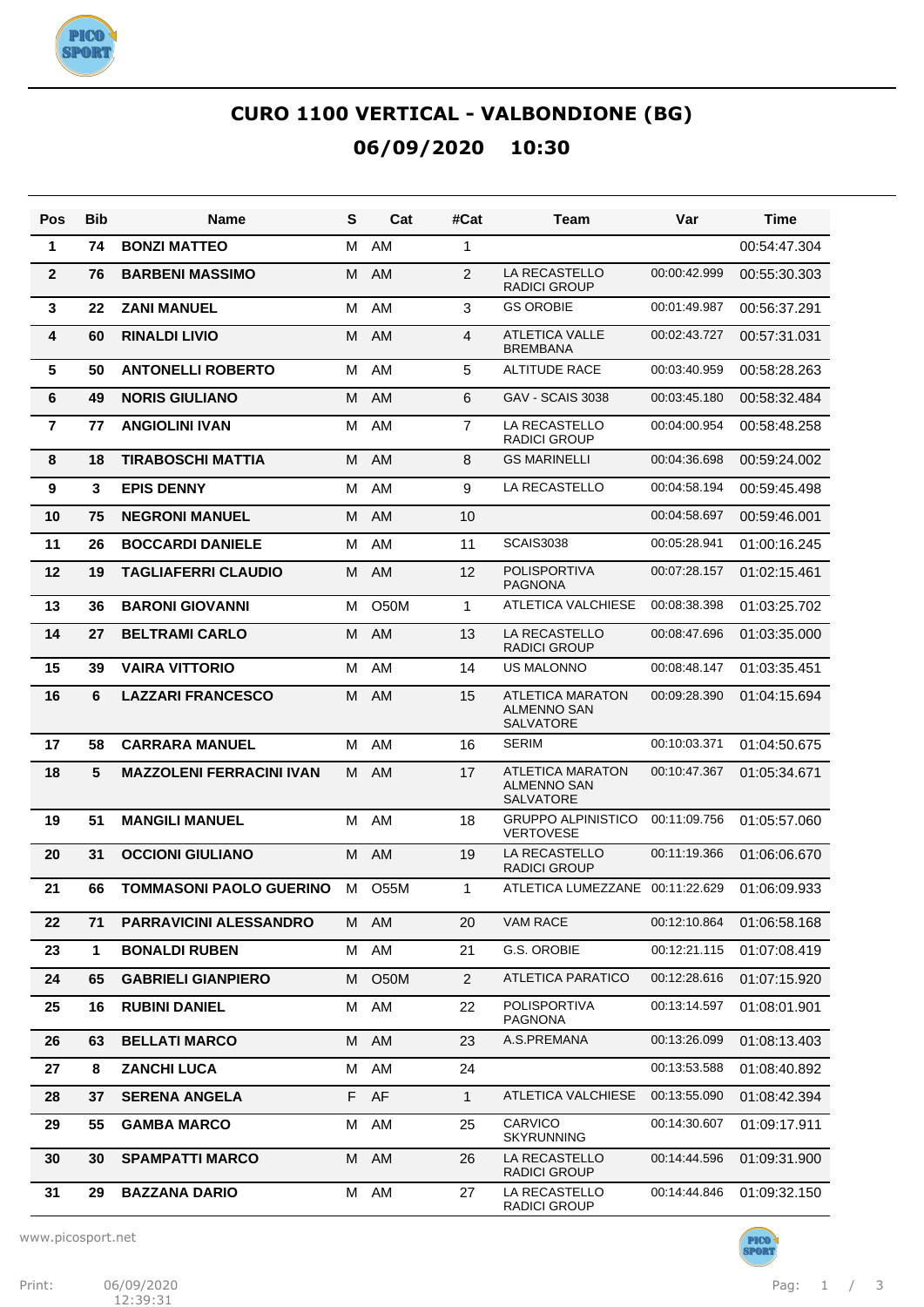

#### **CURO 1100 VERTICAL - VALBONDIONE (BG) 06/09/2020 10:30**

| Pos | Bib            | <b>Name</b>                     | S  | Cat               | #Cat           | Team                                              | Var          | Time         |
|-----|----------------|---------------------------------|----|-------------------|----------------|---------------------------------------------------|--------------|--------------|
| 32  | 15             | <b>BAGGI ANGELO</b>             | м  | O60M              | $\mathbf{1}$   | <b>ATLETICA VALLE</b><br><b>IMAGNA</b>            | 00:14:55.352 | 01:09:42.656 |
| 33  | 59             | <b>COSTANTIN PAOLO</b>          | M  | O <sub>5</sub> 0M | 3              | <b>SERIM</b>                                      | 00:15:05.111 | 01:09:52.415 |
| 34  | 48             | <b>CORLAZZOLI MAURO</b>         | м  | <b>O55M</b>       | $\overline{2}$ | LA RECASTELLO<br><b>RADICI GROUP</b>              | 00:15:31.090 | 01:10:18.394 |
| 35  | 10             | <b>MANGILI FLAVIO</b>           | M  | O60M              | $\overline{2}$ | <b>ATLETICA PARATICO</b>                          | 00:15:35.340 | 01:10:22.644 |
| 36  | 20             | <b>BRUNA MAURIZIO</b>           | M  | <b>O50M</b>       | 4              |                                                   | 00:15:52.083 | 01:10:39.387 |
| 37  | 67             | <b>FAZIO LUCA</b>               | М  | AM                | 28             | <b>WERUN BERGAMO</b>                              | 00:16:03.329 | 01:10:50.633 |
| 38  | 43             | <b>MERELLI FABIO</b>            | M  | AM                | 29             |                                                   | 00:16:24.576 | 01:11:11.880 |
| 39  | 28             | <b>RIBECCHI GIORGIO</b>         | M  | AM                | 30             | LA RECASTELLO<br><b>RADICI GROUP</b>              | 00:16:36.827 | 01:11:24.131 |
| 40  | 41             | <b>CURNIS FRANCESCO</b>         | м  | <b>O60M</b>       | 3              | <b>BG036 ATLETICA</b><br><b>SALETTI</b>           | 00:16:55.569 | 01:11:42.873 |
| 41  | 64             | <b>CAPELLI MARCO LUIGI</b>      | M  | <b>O55M</b>       | 3              | ATL. MARATHON<br>ALMENNO S.S.                     | 00:17:13.569 | 01:12:00.873 |
| 42  | 13             | <b>MAFFEIS SIMONE</b>           | M  | AM                | 31             | LA RECASTELLO<br><b>RADICI GROUP</b>              | 00:17:16.067 | 01:12:03.371 |
| 43  | 52             | <b>BIANCHI BEATRICE</b>         | F  | AF                | 2              | ATLETICA CASAZZA                                  | 00:17:31.812 | 01:12:19.116 |
| 44  | 9              | <b>CAVALLI GIOVANNA</b>         | F  | O <sub>5</sub> OF | $\mathbf{1}$   | <b>ATLETICA PARATICO</b>                          | 00:17:31.813 | 01:12:19.117 |
| 45  | 46             | <b>CORNOLTI LUCA</b>            | M  | AM                | 32             | ATL. TORRE DE<br><b>ROVERI</b>                    | 00:18:26.548 | 01:13:13.852 |
| 46  | 11             | <b>FUMAGALLI FRANCESCO</b>      | м  | AM                | 33             | ATLETICA STEZZANO                                 | 00:19:13.547 | 01:14:00.851 |
| 47  | 17             | <b>SCHENA ANGELO</b>            | М  | <b>O50M</b>       | 5              | <b>GS OREZZO</b>                                  | 00:19:57.041 | 01:14:44.345 |
| 48  | 42             | <b>CURNIS ROBERTO</b>           | м  | AM                | 34             | <b>BG036 ATLETICA</b><br><b>SALETTI</b>           | 00:22:14.284 | 01:17:01.588 |
| 49  | 61             | <b>TORCHITTI VITTORIO</b>       | м  | O60M              | 4              | LA RECASTELLO<br>GAZZANIGA                        | 00:22:19.032 | 01:17:06.336 |
| 50  | $\overline{2}$ | <b>ROSSAINI DAVIDE</b>          | M  | AM                | 35             | <b>GSA SOVERE</b>                                 | 00:22:24.779 | 01:17:12.083 |
| 51  | 4              | <b>IUBATTI FRANCESCO</b>        | M  | AM                | 36             |                                                   | 00:23:27.521 | 01:18:14.825 |
| 52  | 25             | <b>MICHELETTI PAOLO</b>         | м  | AM                | 37             |                                                   | 00:23:54.016 | 01:18:41.320 |
| 53  | 24             | <b>COLOMBI GIANLUIGI</b>        | м  | O60M              | 5              |                                                   | 00:25:15.007 | 01:20:02.311 |
| 54  | 45             | <b>MIDALI FAUSTO</b>            | М  | <b>O60M</b>       | 6              | <b>ATLETICA VALLE</b><br><b>BREMBANA</b>          | 00:26:05.508 | 01:20:52.812 |
| 55  | 62             | <b>CORTE ANDREA</b>             | M  | AM                | 38             | <b>CAMISANO RUNNING</b><br>A.S.D                  | 00:26:16     | 01:21:03.304 |
| 56  | 72             | <b>ALBRICCI BORTOLO</b>         | м  | O60M              | $\overline{7}$ |                                                   | 00:27:03.985 | 01:21:51.289 |
| 57  | 73             | <b>ENTRADE EMILIANO</b>         | м  | AM                | 39             |                                                   | 00:31:23.454 | 01:26:10.758 |
| 58  | 21             | <b>GATTI ALESSANDRO</b>         | м  | O60M              | 8              |                                                   | 00:34:40.669 | 01:29:27.973 |
| 59  | 40             | <b>SCAGLIA JAN</b>              | м  | <b>O55M</b>       | 4              | <b>CREMONA SPORTIVA</b><br><b>ATLETICA ARVEDI</b> | 00:38:19.643 | 01:33:06.947 |
| 60  | 38             | <b>VEZZOLI RAFFAELLA</b>        | F  | AF                | 3              |                                                   | 00:40:48.376 | 01:35:35.680 |
| 61  | 34             | <b>BUSI ANNA</b>                | F  | AF                | 4              |                                                   | 00:41:45.625 | 01:36:32.929 |
| 62  | 35             | <b>DAMIOLI ALBERTO</b>          | M  | O60M              | 9              | <b>BS707 RUNNING</b><br>CAZZAGO S.MARTINO         | 00:43:00.858 | 01:37:48.162 |
| 63  | 54             | <b>SOUSA DE LIMA ALEXSANDRA</b> | F. | AF                | 5              | <b>GSA SOVERE</b>                                 | 00:43:23.101 | 01:38:10.405 |

www.picosport.net



PICO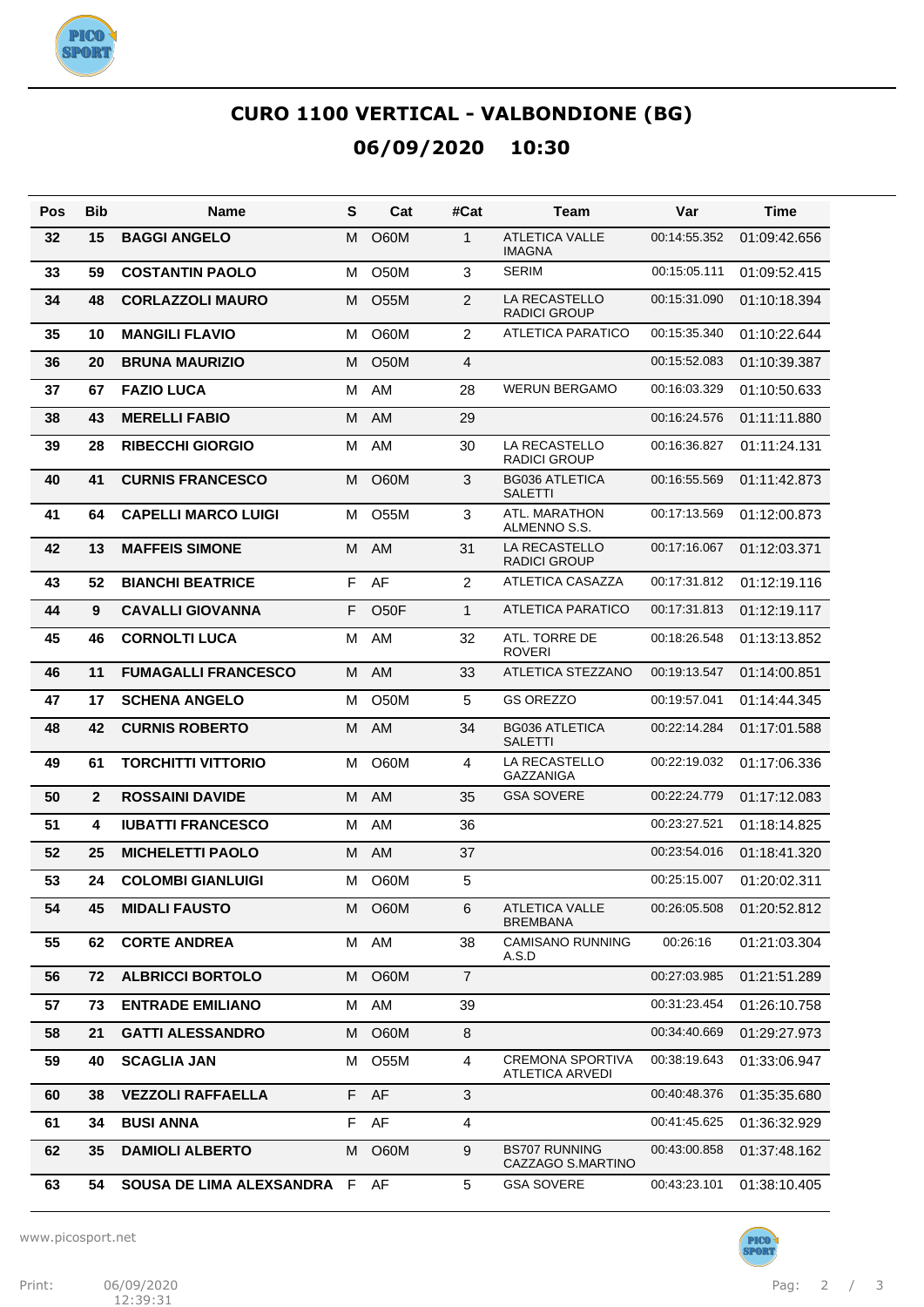

# **CURO 1100 VERTICAL - VALBONDIONE (BG) 06/09/2020 10:30**

| Pos | <b>Bib</b> | <b>Name</b>                   | S  | Cat       | #Cat | Team                         | Var          | <b>Time</b>  |
|-----|------------|-------------------------------|----|-----------|------|------------------------------|--------------|--------------|
| 64  | 56         | <b>DOLCI ALESSIA</b>          | F. | AF        | 6    | CARVICO<br><b>SKYRUNNING</b> | 00:46:19.068 | 01:41:06.372 |
| 65  | 32         | <b>BOLIS WALTER</b>           | м  | AM        | 40   |                              | 00:48:08.558 | 01:42:55.862 |
| 66  | 33         | <b>MANENTI BARBARA</b>        | F. | AF        | 7    | <b>ATLETICA VERBANO</b>      | 00:48:28.803 | 01:43:16.107 |
| 67  | 70         | <b>SEMPERBONI DANIEL</b>      | м  | AM        | 41   |                              | 00:50:28.042 | 01:45:15.346 |
| 68  | 69         | <b>CHIODA GIOVANNI</b>        | м  | <b>AM</b> | 42   |                              | 00:50:33.791 | 01:45:21.095 |
| 69  | 53         | <b>DE SOUSA MARQUES MARIA</b> | F  | AF        | 8    | <b>GSA SOVERE</b>            | 00:53:56.020 | 01:48:43.324 |
| 70  | 68         | <b>RICCARDI ROMINA</b>        | F. | AF        | 9    |                              | 01:07:11.642 | 02:01:58.946 |



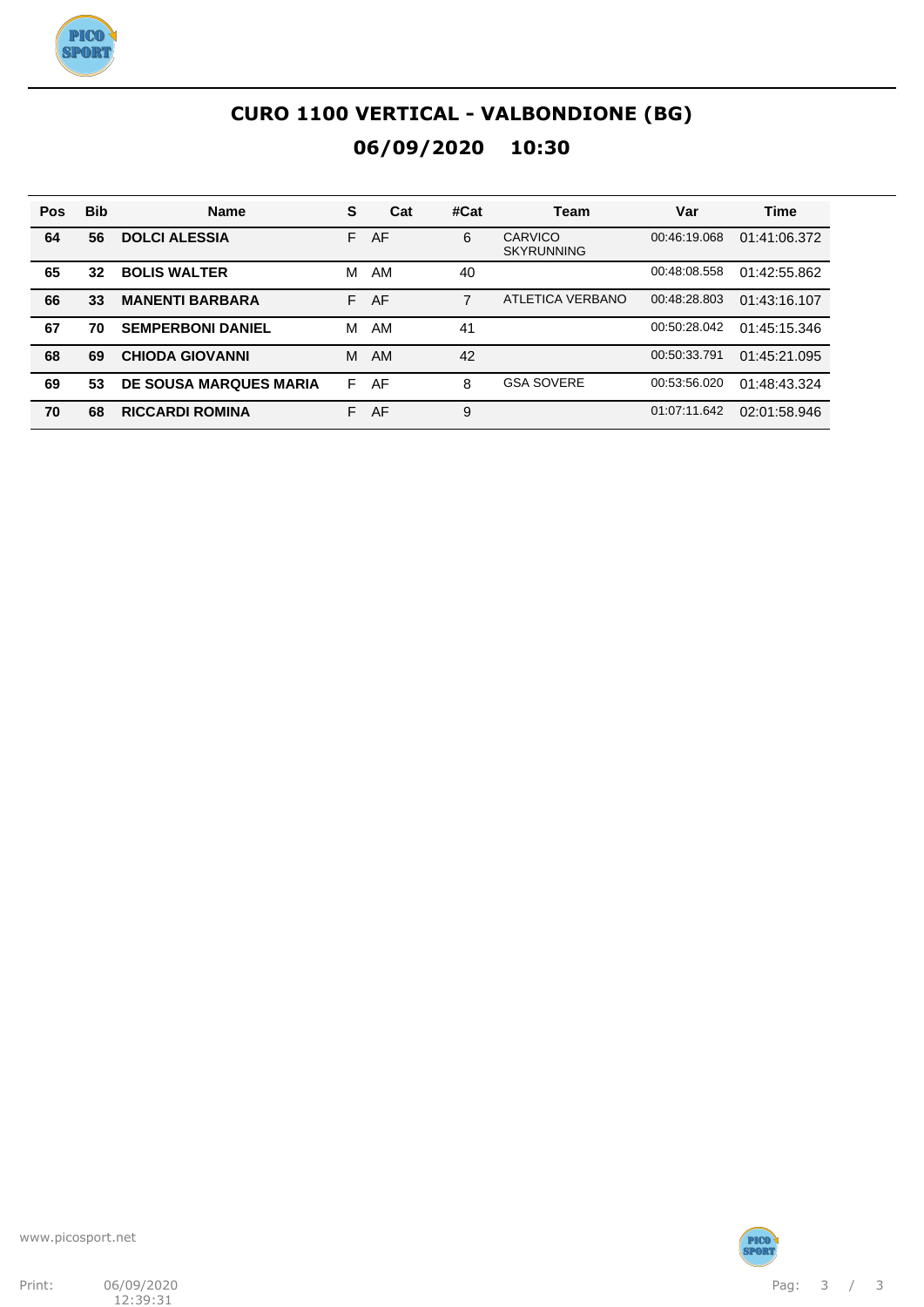

| Pos            | <b>Bib</b>     | Name                        | S  | Cat               | #Cat           | Team                                                 | Var          | <b>Time</b>                |
|----------------|----------------|-----------------------------|----|-------------------|----------------|------------------------------------------------------|--------------|----------------------------|
| 1              | 53             | <b>GHIANO GIANLUCA</b>      | м  | AM                | 1              | <b>TEAM TORNADO</b>                                  |              | 03:10:01.136               |
| $\overline{2}$ | 139            | SIMUKEKA JEAN BAPTISTE      | М  | AM                | $\overline{2}$ | <b>SERIM</b>                                         | 00:09:31.174 | 03:19:32.310               |
| 3              | 153            | <b>MAZZOCCHI DAVIDE</b>     | м  | AM                | 3              |                                                      | 00:17:02.362 | 03:27:03.498               |
| 4              | 82             | <b>ROTA ANDREA</b>          | M  | AM                | 4              | O.S.A. VALMADRERA                                    | 00:18:55.095 | 03:28:56.231               |
| 5              | 120            | <b>NORIS ALESSANDRO</b>     | м  | AM                | 5              | GAV - SCAIS 3038                                     | 00:20:23.838 | 03:30:24.974               |
| 6              | 83             | <b>POLI PAOLO</b>           | М  | AM                | 6              | LA RECASTELLO<br><b>RADICI GROUP</b>                 | 00:22:03.076 | 03:32:04.212               |
| $\overline{7}$ | 57             | <b>BELINGHIERI CLEMENTE</b> | М  | AM                | $\overline{7}$ | <b>SERIM</b>                                         | 00:22:22.327 | 03:32:23.463               |
| 8              | 33             | <b>MILESI IVAN</b>          | м  | AM                | 8              | <b>EROCK TEAM</b>                                    | 00:26:07.796 | 03:36:08.932               |
| 9              | $\overline{7}$ | <b>MARCHESI MARCO</b>       | м  | AM                | 9              |                                                      | 00:27:58.269 | 03:37:59.405               |
| 10             | 100            | <b>MORETTINI LORENZO</b>    | м  | AM                | 10             | <b>GAV VERTOVA</b>                                   | 00:29:03.514 | 03:39:04.650               |
| 11             | 56             | <b>INVERNIZZI OSCAR</b>     | м  | AM                | 11             | <b>SERIM</b>                                         | 00:29:45.502 | 03:39:46.638               |
| 12             | 113            | <b>LONGHI MARCO</b>         | м  | AM                | 12             | POL. VILLESE                                         | 00:30:27.994 | 03:40:29.130               |
| 13             | 30             | <b>BONTEMPI FILIPPO</b>     | м  | <b>O55M</b>       | 1              | <b>ATLETICA PARATICO</b>                             | 00:32:03.226 | 03:42:04.362               |
| 14             | 104            | <b>CAROBBIO DANIELE</b>     | м  | AM                | 13             |                                                      | 00:34:47.463 | 03:44:48.599               |
| 15             | 159            | <b>CORNARO NEVIO</b>        | м  | AM                | 14             | <b>EROCK TEAM</b>                                    | 00:35:06.459 | 03:45:07.595               |
| 16             | 138            | <b>NIYIRORA PRIMITIVE</b>   | F. | AF                | $\mathbf{1}$   | <b>SERIM</b>                                         | 00:35:49.082 | 03:45:50.218               |
| 17             | 143            | <b>LONGHI ROBERTO</b>       | м  | O60M              | $\mathbf{1}$   | POLISPORTIVA<br><b>VILLESE</b>                       | 00:38:04.705 | 03:48:05.841               |
| 18             | 121            | <b>COLLEONJ PAOLO</b>       | М  | AM                | 15             | <b>ATLETICA VALLE</b><br><b>BREMBANA</b>             | 00:39:54.929 | 03:49:56.065               |
| 19             | 35             | <b>NODARI CHRISTIAN</b>     | м  | AM                | 16             | G.A.P. GRUPPO<br><b>ALPINISTICO</b><br>PRESOLANA ASD | 00:41:24.172 | 03:51:25.308               |
| 20             | 40             | <b>ANDRIOLETTI FABIO</b>    | M  | AM                | 17             | <b>GRUPPO ALPINISTICO</b><br><b>VERTOVESE</b>        | 00:41:26.183 | 03:51:27.319               |
| 21             | 144            | <b>MURIGI LUCY WAMBUI</b>   |    | F AF              | $\overline{2}$ | <b>SERIM</b>                                         | 00:41:37.671 | 03:51:38.807               |
| 22             | 81             | <b>GUERINI MOIRA</b>        |    | F AF              | 3              | <b>TORNADO</b>                                       | 00:42:15.913 | 03:52:17.049               |
| 23             | 116            | <b>PRANDI CRISTIAN</b>      |    | M AM              | 18             | E ROCK-TEAM                                          |              | 00:43:47.643  03:53:48.779 |
| 24             | 61             | <b>BIONDI MARCO</b>         |    | M AM              | 19             | <b>ATLETICA</b><br><b>FRANCIACORTA</b>               | 00:48:43.341 | 03:58:44.477               |
| 25             | 66             | <b>TONIOLO MAURO</b>        | M  | AM                | 20             | ATLETICA VERBANO                                     | 00:49:12.324 | 03:59:13.460               |
| 26             | 4              | <b>COMOTTI MATTEO</b>       | M  | AM                | 21             | TEAM GAAREN<br>#BEAHERO                              | 00:49:26.319 | 03:59:27.455               |
| 27             | 142            | <b>CARRARA FABIO</b>        |    | M AM              | 22             | <b>RECASTELLO</b>                                    | 00:50:31.825 | 04:00:32.961               |
| 28             | 3              | <b>GRITTI MATTEO</b>        | M  | AM                | 23             | TEAM GAAREN<br>#BEAHERO                              | 00:52:30.303 | 04:02:31.439               |
| 29             | 5              | <b>ZANCHI NICOLÓ</b>        | M  | AM                | 24             | <b>TEAM GAAREN</b><br>#BEAHERO                       | 00:52:30.558 | 04:02:31.694               |
| 30             | 155            | <b>PINI ALBERTO</b>         | М  | O <sub>5</sub> 0M | $\mathbf{1}$   | ATLETICA VERBANA                                     | 00:52:47.804 | 04:02:48.940               |
| 31             | 22             | <b>CAGLIONI MATTEO</b>      | м  | AM                | 25             | GAP                                                  | 00:54:13.035 | 04:04:14.171               |
| 32             | 140            | <b>RUGGERI GIUSEPPE</b>     | Μ  | AM                | 26             | <b>ASD RUNNERS</b><br><b>BERGAMO</b>                 | 00:54:25.283 | 04:04:26.419               |

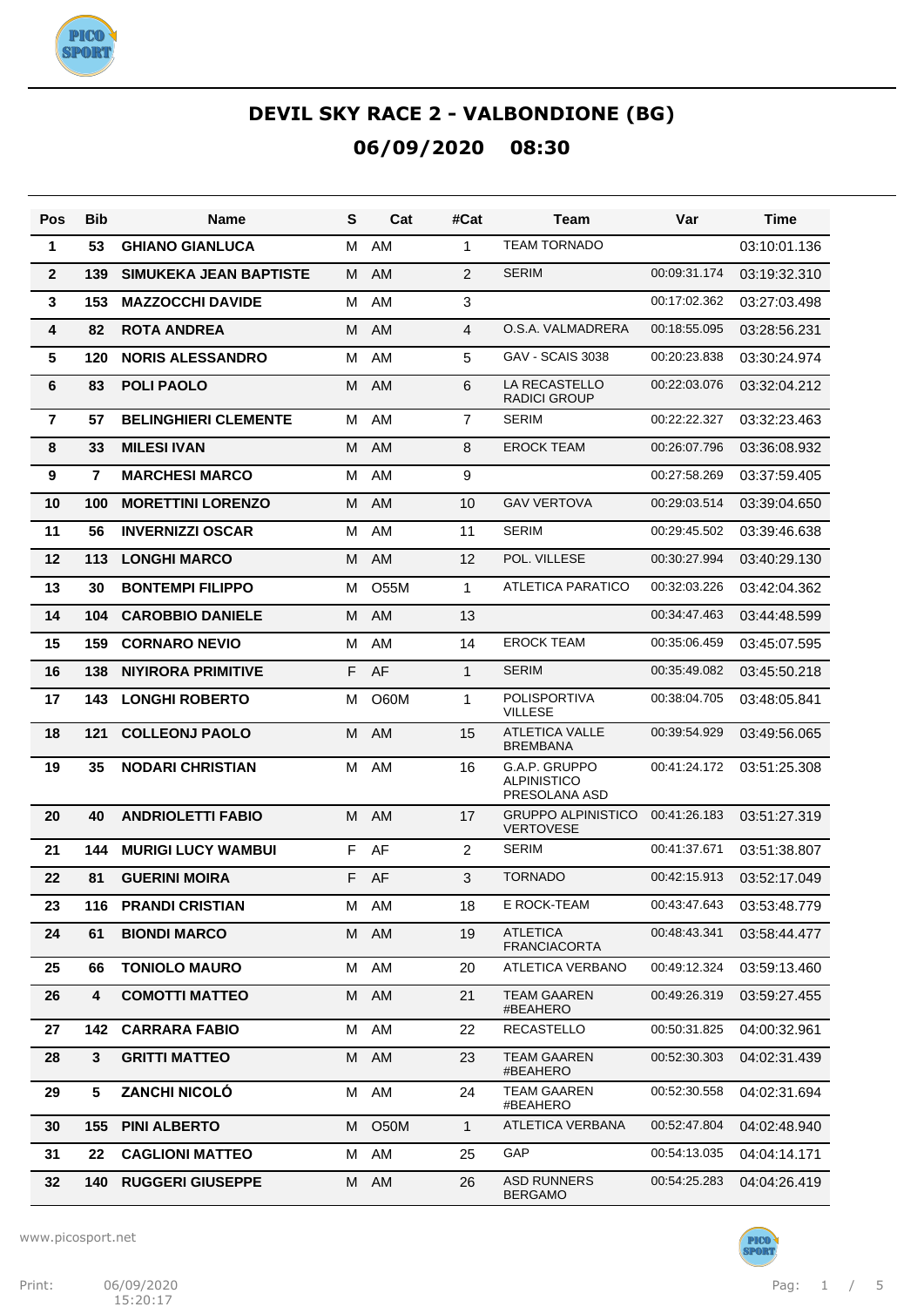

| Pos | <b>Bib</b> | <b>Name</b>                 | S | Cat               | #Cat           | Team                                        | Var          | Time         |
|-----|------------|-----------------------------|---|-------------------|----------------|---------------------------------------------|--------------|--------------|
| 33  | 80         | <b>NORIS ANDREA</b>         | М | AM                | 27             | SCI CLUB 13<br><b>CLUSONE</b>               | 00:55:00.034 | 04:05:01.170 |
| 34  | 44         | <b>GELPI PAOLA</b>          | F | AF                | 4              | LA SPORTIVA S.P.A.                          | 00:55:25.036 | 04:05:26.172 |
| 35  | 146        | <b>ROTA CARLO</b>           | м | AM                | 28             | <b>ALTITUDE RACE</b>                        | 00:56:25.033 | 04:06:26.169 |
| 36  | 154        | <b>BERTOLAZZI MARCELLO</b>  | M | <b>AM</b>         | 29             |                                             | 00:56:27.283 | 04:06:28.419 |
| 37  | 93         | <b>SIGNORI MAURIZIO</b>     | м | <b>O50M</b>       | 2              | ASD GAN NEMBRO                              | 00:56:39.032 | 04:06:40.168 |
| 38  | 114        | <b>SAPONARO LUCA</b>        | M | <b>AM</b>         | 30             |                                             | 00:57:44.770 | 04:07:45.906 |
| 39  | 46         | <b>CALUFETTI GIACOMO</b>    | м | <b>O55M</b>       | 2              | <b>US MALONNO</b>                           | 00:57:57.262 | 04:07:58.398 |
| 40  | 156        | <b>BERNACCA DANILO</b>      | M | AM                | 31             | <b>ATLETICA VALLE</b><br><b>BREMBANA</b>    | 00:58:09.766 | 04:08:10.902 |
| 41  | 11         | <b>ZAMBELLI STEFANO</b>     | М | AM                | 32             |                                             | 00:59:27.746 | 04:09:28.882 |
| 42  | 137        | <b>MUSABYEYEZU ADELINE</b>  | F | AF                | 5              | <b>SERIM</b>                                | 01:00:11.486 | 04:10:12.622 |
| 43  | 136        | <b>AIELLO GREGORIO</b>      | М | AM                | 33             | <b>MANGOS</b>                               | 01:01:42.731 | 04:11:43.867 |
| 44  | 86         | <b>PESENTI FABIO</b>        | M | AM                | 34             |                                             | 01:02:11.988 | 04:12:13.124 |
| 45  | 34         | <b>CARRARA MASSIMILIANO</b> | М | <b>O50M</b>       | 3              | BERGAMO RUNNERS                             | 01:02:50.979 | 04:12:52.115 |
| 46  | 55         | <b>PEDRONI CECILIA</b>      | F | AF                | 6              | <b>SERIM</b>                                | 01:02:55.479 | 04:12:56.615 |
| 47  | 84         | <b>CALVI DAVIDE</b>         | M | AM                | 35             |                                             | 01:02:58.731 | 04:12:59.867 |
| 48  | 41         | <b>BROCCIO ANTONIO</b>      | M | AM                | 36             | <b>NESSUNA</b>                              | 01:03:09.742 | 04:13:10.878 |
| 49  | 110        | <b>PEDRAZZINI ALFRED</b>    | M | <b>O50M</b>       | 4              | <b>TEAM VALTELLINA</b><br>A.S.D.            | 01:03:28.223 | 04:13:29.359 |
| 50  | 152        | <b>DEDEI DARIO</b>          | M | AM                | 37             | <b>SCAIS 3038</b>                           | 01:03:50.226 | 04:13:51.362 |
| 51  | 32         | <b>SAVOLDELLI DAVIDE</b>    | м | AM                | 38             | <b>SCAIS 3038</b>                           | 01:04:59.213 | 04:15:00.349 |
| 52  | 130        | <b>ANGELI ADRIANO</b>       | М | O <sub>5</sub> 0M | 5              |                                             | 01:09:36.904 | 04:19:38.040 |
| 53  | 71         | <b>MERELLI DANILO</b>       | м | AM                | 39             |                                             | 01:10:37.897 | 04:20:39.033 |
| 54  | 8          | <b>MOIOLI MICHELE</b>       | м | AM                | 40             |                                             | 01:11:01.647 | 04:21:02.783 |
| 55  | 151        | <b>MAGLI EMANUELE</b>       | М | O50M              | 6              | <b>SCAIS 3038</b>                           | 01:11:05.895 | 04:21:07.031 |
| 56  | 74         | <b>CAPELLI MAICHOL</b>      |   | M AM              | 41             | G.S. OREZZO                                 | 01:15:05.614 | 04:25:06.750 |
| 57  | 47         | <b>AZZOLIN MICHELE</b>      | М | AM                | 42             |                                             | 01:15:19.610 | 04:25:20.746 |
| 58  | 31         | PENCO ALESSANDRO            | М | AM                | 43             |                                             | 01:15:43.097 | 04:25:44.233 |
| 59  | 95         | <b>CHIODI UMBERTO</b>       | м | AM                | 44             |                                             | 01:15:43.594 | 04:25:44.730 |
| 60  | 23         | <b>ISENI SIMOO</b>          | М | AM                | 45             |                                             | 01:18:45.064 | 04:28:46.200 |
| 61  | 158        | <b>SANTINI GERMANO</b>      | м | AM                | 46             |                                             | 01:20:37.545 | 04:30:38.681 |
| 62  | 79         | <b>ZANOTTI GIULIA</b>       | F | AF                | $\overline{7}$ |                                             | 01:21:06.047 | 04:31:07.183 |
| 63  | 49         | <b>BEZZI SIMONE</b>         | м | AM                | 47             |                                             | 01:22:01.547 | 04:32:02.683 |
| 64  | 123        | <b>CALABRESE MIRKO</b>      | М | AM                | 48             |                                             | 01:22:57.039 | 04:32:58.175 |
| 65  | 97         | <b>LEGGERI MATTEO</b>       | м | AM                | 49             |                                             | 01:23:16.539 | 04:33:17.675 |
| 66  | 38         | <b>CICLITIRA SIMONE</b>     | М | AM                | 50             | <b>TARAHUMARA TRAIL</b><br><b>TEAM COMO</b> | 01:28:59.997 | 04:39:01.133 |

www.picosport.net



PICO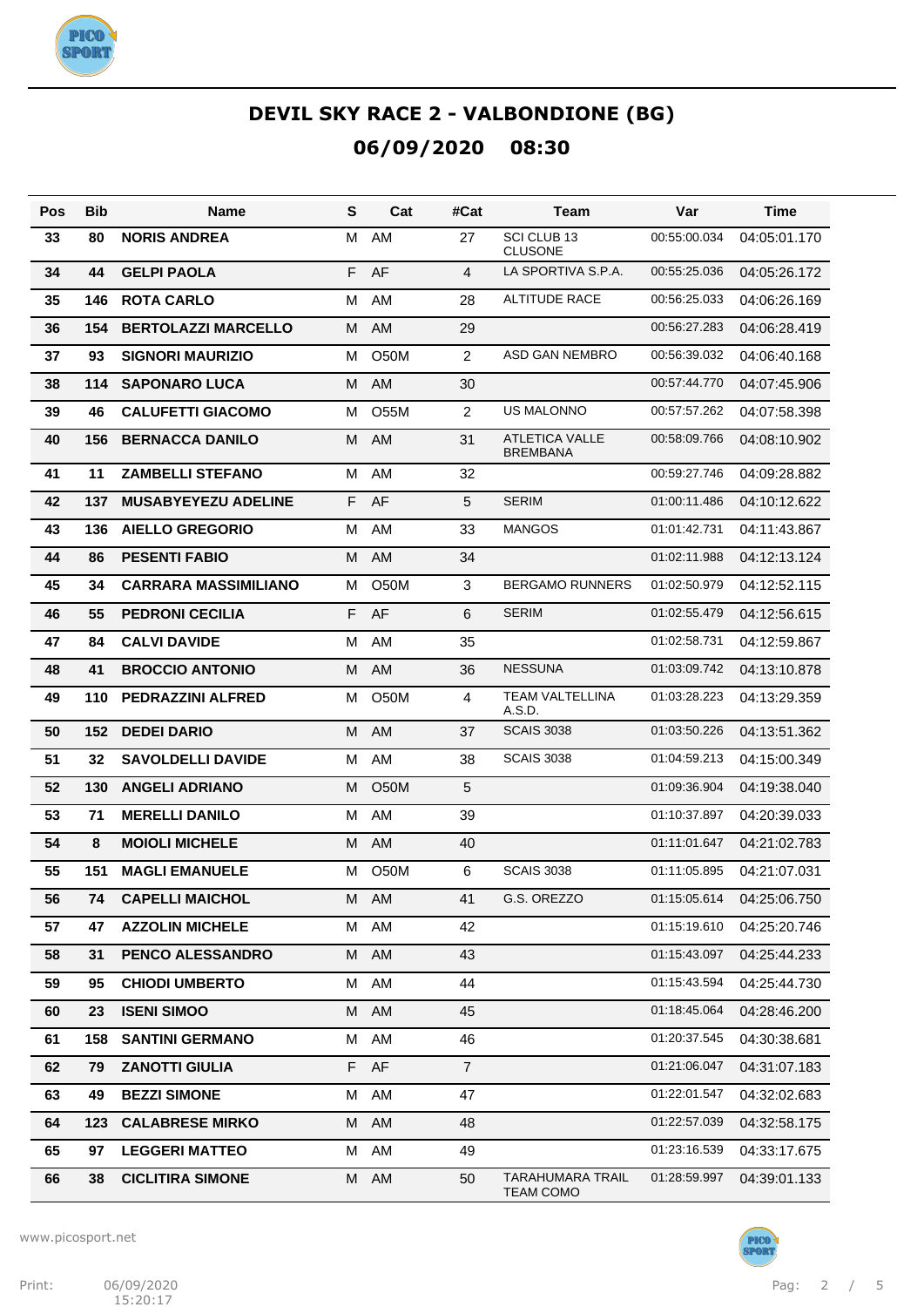

| Pos | <b>Bib</b> | Name                                        | S  | Cat               | #Cat           | Team                                                | Var          | Time         |
|-----|------------|---------------------------------------------|----|-------------------|----------------|-----------------------------------------------------|--------------|--------------|
| 67  | 122        | <b>GALGANO ANGELO</b><br><b>RAFFAELE</b>    | м  | O <sub>5</sub> 0M | $\overline{7}$ |                                                     | 01:30:15.731 | 04:40:16.867 |
| 68  | 106        | <b>FLACCADORI GIOVAN</b><br><b>BATTISTA</b> | М  | AM                | 51             | <b>GSA SOVERE</b>                                   | 01:30:16.735 | 04:40:17.871 |
| 69  | 89         | <b>CENTURELLI MATTEO</b>                    | м  | AM                | 52             | RUNNERS BERGAMO                                     | 01:30:37.476 | 04:40:38.612 |
| 70  | 15         | <b>PERSICO NICOLA</b>                       | м  | AM                | 53             | POL. VILLESE                                        | 01:31:23.720 | 04:41:24.856 |
| 71  | 98         | <b>SORTENI SANDRO</b>                       | м  | <b>O50M</b>       | 8              | <b>U.S. MALONNO</b>                                 | 01:34:21.698 | 04:44:22.834 |
| 72  | 9          | <b>RIZZI ANDREA</b>                         | М  | AM                | 54             | DEEP3                                               | 01:35:33.692 | 04:45:34.828 |
| 73  | 27         | <b>GIORDANI MATTIA</b>                      | м  | AM                | 55             | <b>CSI IMOLA</b>                                    | 01:35:43.182 | 04:45:44.318 |
| 74  | 119        | <b>PEDRETTI SERGIO</b>                      | м  | AM                | 56             | <b>ATLETICA MARATHON</b><br>ALMENNO S.S.            | 01:36:30.931 | 04:46:32.067 |
| 75  | 90         | <b>ROTA GIANLUCA</b>                        | м  | <b>O50M</b>       | 9              | ATLETICA MARATHON<br>ALMENNO S.S                    | 01:36:31.191 | 04:46:32.327 |
| 76  | 64         | <b>COFFETTI MARCO</b>                       | M  | AM                | 57             | <b>RUNNERS BERGAMO</b>                              | 01:37:35.172 | 04:47:36.308 |
| 77  | 117        | <b>RIZZO OSCAR</b>                          | М  | AM                | 58             |                                                     | 01:39:42.911 | 04:49:44.047 |
| 78  | 68         | <b>SONZOGNI GIORGIO</b>                     | м  | O <sub>5</sub> 0M | 10             | <b>ATLEITICA VALLE</b><br><b>BREMBANA</b>           | 01:40:22.407 | 04:50:23.543 |
| 79  | 51         | <b>SCALVINONI ANTONELLO</b>                 | м  | O <sub>50</sub> M | 11             | <b>CORRINTIME</b>                                   | 01:40:47.653 | 04:50:48.789 |
| 80  | 145        | <b>TEGEGN ADDISALEM BELAY</b>               | F. | AF                | 8              | <b>SERIM</b>                                        | 01:40:52.152 | 04:50:53.288 |
| 81  | 48         | <b>BUJOR GABRIEL</b>                        | м  | AM                | 59             | <b>RUNNERS BERGAMO</b>                              | 01:42:17.872 | 04:52:19.008 |
| 82  | 21         | <b>BUSI DAMIANO</b>                         | м  | <b>AM</b>         | 60             | NONSOLOTRAIL A.S.D.                                 | 01:42:32.620 | 04:52:33.756 |
| 83  | 160        | <b>ROTA MARCO</b>                           | М  | AM                | 61             | <b>ATLETICA ALMENNO</b><br><b>MARATHON</b>          | 01:42:55.614 | 04:52:56.750 |
| 84  | 52         | <b>GALLI CHIARA</b>                         | F. | AF                | 9              | TEAM GAAREN<br>#BEAHERO                             | 01:43:27.108 | 04:53:28.244 |
| 85  | 91         | <b>OBERTI MATTEO</b>                        | М  | AM                | 62             |                                                     | 01:43:40.105 | 04:53:41.241 |
| 86  | 78         | <b>VARGIU MATTEO</b>                        | м  | AM                | 63             | <b>RUNCARD</b>                                      | 01:44:02.851 | 04:54:03.987 |
| 87  | 118        | <b>CIPOLLA PAOLO</b>                        | М  | AM                | 64             | <b>BERGAMO STARS</b>                                | 01:44:15.354 | 04:54:16.490 |
| 88  | 10         | <b>PEZZOTTA MAURO</b>                       | м  | O <sub>5</sub> 0M | 12             | <b>POLISPORTIVA</b><br><b>VILLESE</b>               | 01:46:45.592 | 04:56:46.728 |
| 89  | 54         | <b>ARRIGONI GIULIANA</b>                    |    | F 050F            | 1              | <b>SERIM</b>                                        | 01:48:11.820 | 04:58:12.956 |
| 90  | 67         | <b>TESTORI ROMEO</b>                        | М  | AM                | 65             |                                                     | 01:48:21.321 | 04:58:22.457 |
| 91  | 134        | <b>GRITTI LUIGI</b>                         | м  | <b>O55M</b>       | 3              | <b>SERIM</b>                                        | 01:48:46.073 | 04:58:47.209 |
| 92  | 62         | <b>MAFFIULETTI FEDERICO</b>                 | м  | <b>O55M</b>       | $\overline{4}$ | <b>ALTITUDE RACE</b>                                | 01:49:03.813 | 04:59:04.949 |
| 93  | 141        | <b>MARIOTTI SEVERINO</b>                    | м  | O60M              | $\overline{2}$ | US MALONNO                                          | 01:49:14.814 | 04:59:15.950 |
| 94  | 107        | <b>GAZZOLI DANIELE</b>                      | М  | AM                | 66             | <b>U.S. MALONNO</b>                                 | 01:49:15.816 | 04:59:16.952 |
| 95  | 133        | <b>GAMBERA MARCO</b>                        | м  | O50M              | 13             | <b>SERIM</b>                                        | 01:50:39.556 | 05:00:40.692 |
| 96  | 18         | <b>SILVA MARIO</b>                          | М  | AM                | 67             | <b>GAAREN #BEAHERO</b>                              | 01:52:16.282 | 05:02:17.418 |
| 97  | 43         | <b>BARBETTA FRANCESCO</b>                   | м  | AM                | 68             | 62643 GAP GRUPPO<br><b>ALPINISTICO</b><br>PRESOLANA | 01:52:30.780 | 05:02:31.916 |
| 98  | 19         | <b>BENICCHIO MAURO</b>                      |    | M AM              | 69             | CARVICO<br><b>SKYRUNNING</b>                        | 01:55:22.517 | 05:05:23.653 |

www.picosport.net



**PICO**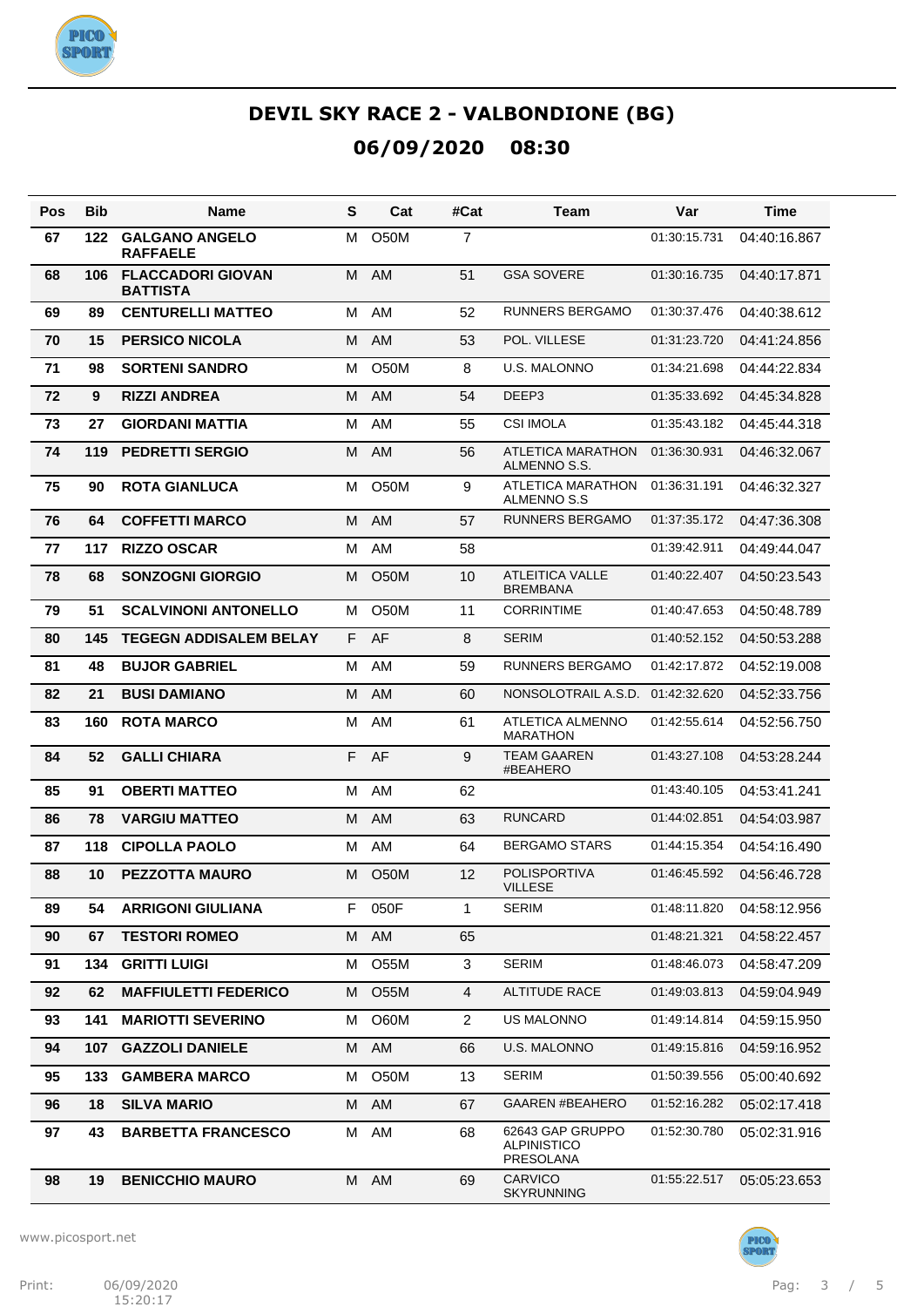

| Pos | Bib | Name                       | S  | Cat         | #Cat           | Team                                                    | Var          | Time         |
|-----|-----|----------------------------|----|-------------|----------------|---------------------------------------------------------|--------------|--------------|
| 99  | 28  | <b>FERRI MIRCO</b>         | м  | AM          | 70             | <b>ATLETICA IMOLA</b><br>SACMI AVIS                     | 01:57:11.498 | 05:07:12.634 |
| 100 | 13  | <b>CAVALLERI GIOVANNI</b>  | M  | AM          | 71             | ATLETICA COLOGNO                                        | 01:58:05.992 | 05:08:07.128 |
| 101 | 12  | <b>LUSARDI ELISA</b>       | F  | AF          | 10             | <b>ATLETICA</b><br><b>MONTICHIARI</b>                   | 01:58:31.981 | 05:08:33.117 |
| 102 | 58  | <b>FELICIANI ROBERTA</b>   | F. | AF          | 11             | PODISTI DUE<br><b>CASTELLI</b>                          | 02:00:34.209 | 05:10:35.345 |
| 103 | 96  | <b>PELLICIOLI ELISA</b>    | F  | 050F        | 2              | <b>ATLETICA</b><br>LUMEZZANE                            | 02:01:13.463 | 05:11:14.599 |
| 104 | 115 | <b>INCARDONA GIUSEPPE</b>  | M  | AM          | 72             | <b>TEAM ESSE</b>                                        | 02:01:24.717 | 05:11:25.853 |
| 105 | 63  | <b>LONGONI SERGIO</b>      | м  | AM          | 73             | <b>RUNCARD</b>                                          | 02:03:33.197 | 05:13:34.333 |
| 106 | 105 | <b>ACETI PAOLO</b>         | M  | AM          | 74             | PODISTI DUE<br><b>CASTELLI</b>                          | 02:03:45.945 | 05:13:47.081 |
| 107 | 14  | <b>MAGGIORI JACOPO</b>     | М  | AM          | 75             | NONSOLOTRAIL ASD                                        | 02:04:32.435 | 05:14:33.571 |
| 108 | 124 | <b>CATTI LORENZO</b>       | м  | AM          | 76             | <b>DOG TRAIL</b><br><b>CANICROSS</b><br><b>LECCHESE</b> | 02:05:12.934 | 05:15:14.070 |
| 109 | 126 | <b>FRANCHINI GABRIELE</b>  | М  | AM          | 77             | CARVICO<br><b>SKYRUNNING</b>                            | 02:05:13.688 | 05:15:14.824 |
| 110 | 73  | <b>PELLEGRINELLI FABIO</b> | м  | <b>O50M</b> | 14             |                                                         | 02:05:31.926 | 05:15:33.062 |
| 111 | 1   | <b>MOLOGNI MIRKO</b>       | м  | AM          | 78             |                                                         | 02:05:40.173 | 05:15:41.309 |
| 112 | 6   | <b>MARTINAZZOLI ENZO</b>   | м  | <b>O55M</b> | 5              | A.S.D. CORRINTIME                                       | 02:08:59.913 | 05:19:01.049 |
| 113 | 50  | <b>MANZOLI EMANUELA</b>    | F  | 050F        | 3              | <b>SERIM</b>                                            | 02:10:02.653 | 05:20:03.789 |
| 114 | 157 | <b>PASSONI LUCA</b>        | M  | <b>AM</b>   | 79             |                                                         | 02:10:44.397 | 05:20:45.533 |
| 115 | 29  | <b>MEROLA FELICE LUCA</b>  | м  | AM          | 80             | <b>ATLETICA IMOLA</b><br><b>SACMI AVIS</b>              | 02:10:54.145 | 05:20:55.281 |
| 116 | 72  | <b>CORNA FRANCO</b>        | М  | <b>O50M</b> | 15             | <b>ATLETICA PRESEZZO</b>                                | 02:11:04.893 | 05:21:06.029 |
| 117 | 17  | <b>FILISETTI ANTONIO</b>   | м  | O50M        | 16             | <b>RUNNERS BERGAMO</b>                                  | 02:12:29.389 | 05:22:30.525 |
| 118 | 103 | <b>GIACOMUZZI DAVIDE</b>   | м  | AM          | 81             | <b>ATLETICO BASTIA</b>                                  | 02:14:25.869 | 05:24:27.005 |
| 119 | 26  | <b>BERGAMELLI SARA</b>     | F  | AF          | 12             | G.S. OREZZO                                             | 02:19:00.607 | 05:29:01.743 |
| 120 | 94  | <b>COLOMBO DARIO</b>       | м  | AM          | 82             | <b>CARVICO</b><br><b>SKYRUNNING</b>                     | 02:21:07.828 | 05:31:08.964 |
| 121 | 92  | <b>RAGNI MICHELE</b>       | М  | AM          | 83             |                                                         | 02:21:38.073 | 05:31:39.209 |
| 122 | 24  | <b>ANGELO TERESA GAIA</b>  | F. | AF          | 13             | 100% ANIMATRAIL                                         | 02:21:40.573 | 05:31:41.709 |
| 123 | 147 | <b>GARZONIO SARA</b>       | F  | AF          | 14             |                                                         | 02:21:44.572 | 05:31:45.708 |
| 124 | 102 | <b>GIACOMUZZI GIUSEPPE</b> | М  | O50M        | 17             | <b>ATLETICO BASTIA</b>                                  | 02:28:20.541 | 05:38:21.677 |
| 125 | 60  | <b>BADONI GUIDO</b>        | М  | <b>O55M</b> | 6              | PODISTI DUE<br><b>CASTELLI</b>                          | 02:29:23.763 | 05:39:24.899 |
| 126 | 75  | <b>GIOVANELLI MARTINO</b>  | М  | <b>O55M</b> | $\overline{7}$ |                                                         | 02:30:05.014 | 05:40:06.150 |
| 127 | 42  | <b>ELLERINI RICCARDO</b>   | М  | O50M        | 18             | RUNNERS BERGAMO                                         | 02:32:08.462 | 05:42:09.598 |
| 128 | 65  | <b>PASINI DARIO</b>        | М  | AM          | 84             |                                                         | 02:36:21.923 | 05:46:23.059 |
| 129 | 59  | <b>CASTELLI ANGELO</b>     | М  | AM          | 85             | PODISTI DUE<br><b>CASTELLI</b>                          | 02:36:53.423 | 05:46:54.559 |
| 130 | 150 | <b>GAGGIOTTI MARCO</b>     | М  | AM          | 86             | <b>TEAM</b><br>GAAREN#BEAHERO                           | 02:42:10.856 | 05:52:11.992 |